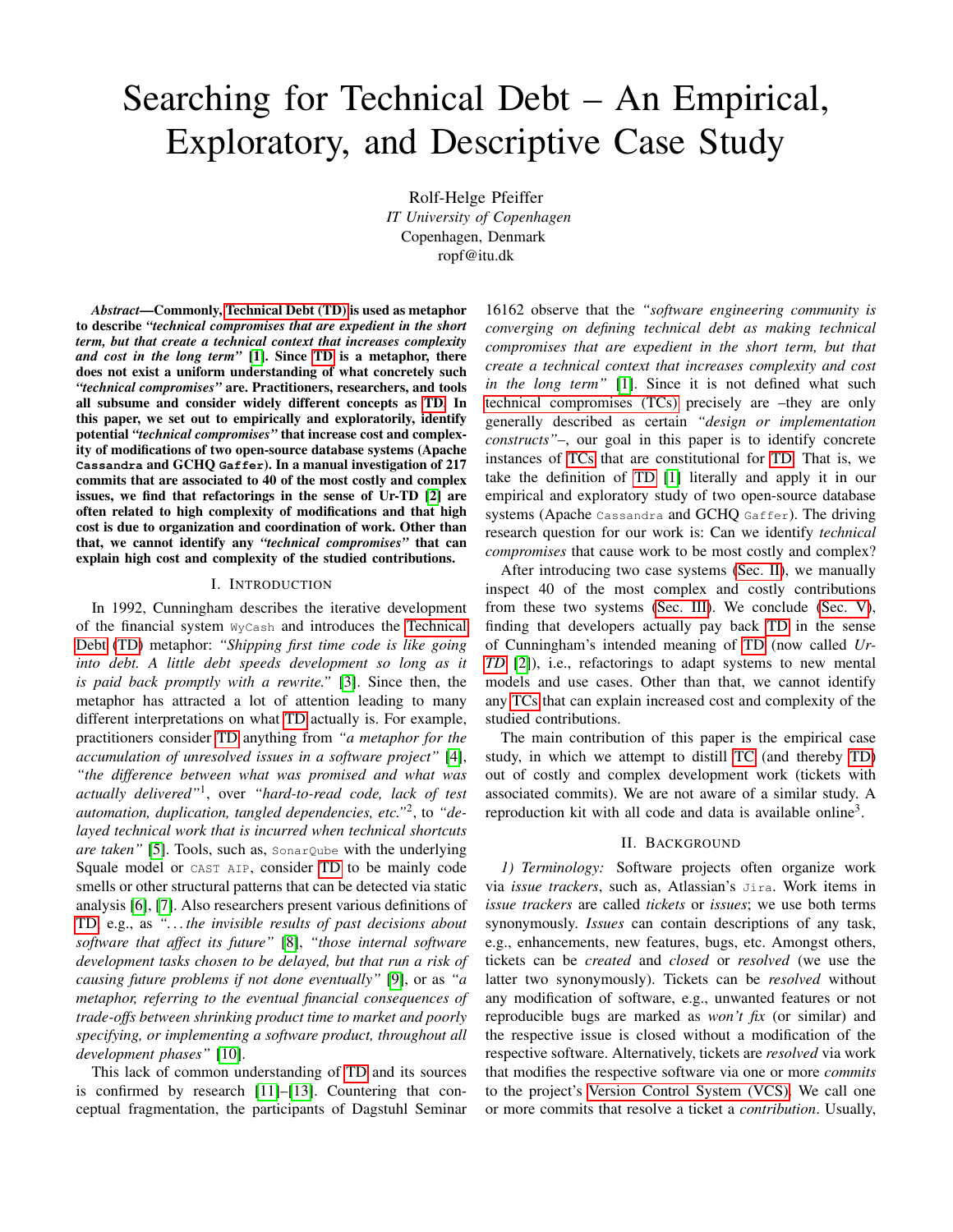commits refer to a corresponding ticket via a ticket identifier in the commit message. The *lead time* of a contribution [\[14\]](#page-4-12) is the difference of ticket closing time and ticket creation time.

In the body of this paper, we are relying the definition of [TD](#page-0-1) as *"technical compromises that are expedient in the short term, but that create a technical context that increases complexity and cost in the long term"* [\[1\]](#page-4-0). Since not further specified by the authors, we use the term *complexity* similar to Basili [\[15\]](#page-4-13), to denote the difficulty of contributing and integrating work into existing software, the [Contribution Complexity \(CC\)](#page-0-1) [\[16\]](#page-4-14). We consider *cost* to be the lead time of contributions.

Note, we use the term *refactoring* not only for behaviorpreserving code transformations but to describe any work that tries to improve maintainability, understandability, etc. [\[17\]](#page-4-15).

*2) Case Systems:* Due to limited resources and space, we decide a priori to study only two open-source [Database](#page-0-1) [Management Systems \(DBMSs\).](#page-0-1) Gaffer is a large-scale entity and relation [DBMS](#page-0-1)<sup>4</sup> (graph database), which is created mainly by the British [Government Communications Headquarters](#page-0-1) [\(GCHQ\).](#page-0-1) Since 2015 it is an open-source project. Its sources are available on Github<sup>5</sup>, and the project uses Github's issue tracker<sup>6</sup>. Originally developed by Facebook [\[18\]](#page-4-16), Apache Cassandra<sup>7</sup> is an open-source, distributed, wide-column store, NoSQL [DBMS.](#page-0-1) In 2008 it was open-sourced and since 2010 it is an Apache top level project. The project uses [Jira](https://issues.apache.org/jira/projects/CASSANDRA)<sup>8</sup> as issue tracker and its sources are available on Github<sup>9</sup>. Both systems are written mainly in Java and both are under Apache-2.0 license.

# <span id="page-1-0"></span>III. RQ: CAN WE IDENTIFY TECHNICAL COMPROMISES THAT CAUSE WORK TO BE MOST COSTLY AND COMPLEX?

In this section, we try to identify [TCs](#page-0-1) that may cause contributions to take long or to be complex.

*1) Method:* We export all tickets, ticket identifiers, creation and closing times, etc., from the projects' issue trackers and store them as CSV files. For all closed tickets with contribution, we compute the lead time  $(t_{lead})$  as the difference between ticket closing and creation time.

We identify contributions by mapping commits to respective issues via string references in commit messages. For example, commits refer to tickets via strings matching the regular expressions (Gh  $|gh-\rangle\det(-\xi)$  or CASSANDRA- $\det(-\xi)$  in Gaffer and Cassandra respectively.

For all resolved issues, we compute the *contribution complexity* with the ConCom tool [\[16\]](#page-4-14), which maps complexities of contributions to a score labeled *low*, *moderate*, *medium*, *elevated*, or *high*. Inspired by Basili [\[15\]](#page-4-13), [CC](#page-0-1) is a metric that indicates, how difficult it is for a developer to modify existing software with a given contribution. The metric combines size-based and entropy-based metrics to assess the size and dispersion of changes (change scattering within files and across methods) and thereby the complexity of contributing and integrating a change to a system.

There are 7,877 and 821 resolved tickets with contribution for Cassandra and Gaffer respectively. Average lead times for Cassandra are ca. 61.9d (min  $\approx 2min$ , max  $\approx 2320d$ ,

std  $\approx$  156.6d, median  $\approx$  9.3d) Cassandra and ca. 38.9d  $(min \approx 6min, max \approx 1399d, std \approx 120.3d, median \approx$  $7.2d$ ) for Gaffer.

From all closed issues with contributions (filtered for outliers with  $1.5 \times IQR$  rule) [\[19\]](#page-4-17), which excludes those lead times larger than 1.5 times the interquartile range of the 0.25 and 0.75 quantiles, we select the ten issues with longest lead times from Cassandra and Gaffer respectively. Furthermore, we select ten of the most complex [\(CC\)](#page-0-1) issues from both systems respectively. That is, we select all issues with *high* [CC](#page-0-1) score (five from Cassandra and three from Gaffer) and we randomly sample five issues with *elevated* [CC](#page-0-1) from Cassandra and seven from Gaffer. The 40 selected issues with links to issue trackers and links to the corresponding commits are automatically converted into a Jupyter notebook, which serves as protocol during manual inspection of contributions. During inspection, we first read each of the 40 tickets with associated discussions and thereafter, we examine each of the 217 associated commits on Github directly. We map each contribution to a *kind* of change to be able to coarsely indicate the purpose of a contribution. We use the four change types *corrective* (Cor), *preventive* (Prv), *adaptive* (Adp), and *perfective* (Prf) change from ISO/IEC 14764 [\[20\]](#page-4-18) for categorization. *Corrective* changes address errors and faults in the software, *preventive* changes increase its understanding and maintainability, *adaptive* changes adapt software to changing environments, and *perfective* changes introduce new features and adapt it to evolving requirements.

We have no a priori list of precise *"design or implementation constructs"* that are [TCs](#page-0-1) [\[1\]](#page-4-0). Our goal is to exploratively identify these. This open-ended process is inspired by Guo et al. [\[21\]](#page-4-19), who let developers identify underspecified [TD](#page-0-1) items, where in our case the main author performs identification of [TC.](#page-0-1) Essentially, we try to identify [TCs](#page-0-1) similar to Kitchenham's *transcendental view* of software quality [\[22\]](#page-4-20), that equates quality to *"something that can be recognized but not defined"*. During identification, we note our observations in our protocol, decide on the kind of change, and finally, we decide for each contribution if cost or complexity is caused by [TCs](#page-0-1) that have to be circumvented.

*2) Results:* The left-hand side of [Tab. I](#page-2-0) lists the 20 most costly tickets that are resolved with contributions, 10 for Gaffer and Cassandra respectively. To the right-hand side, the 20 tickets that are resolved with most complex contributions are listed. The full protocol with results is accessible online<sup>10</sup>.

In Gaffer, issues with longest lead times are closed after 65 to 71 days, which is almost twice the average lead time. These issues are of low, normal, or high priority (prior.), where [GH-2024](https://github.com/gchq/Gaffer/issues/2024) does not have a priority assigned (n/a). Most contributions to these issues are perfective changes (Prf), i.e., new features, such as, [GH-139](https://github.com/gchq/Gaffer/issues/139), which adds Python scripting support to the database or [GH-2145](https://github.com/gchq/Gaffer/issues/2145), which adds a feature to return partial walks from the underlying graph. [GH-259](https://github.com/gchq/Gaffer/issues/259) and [GH-](https://github.com/gchq/Gaffer/issues/1826)[1826](https://github.com/gchq/Gaffer/issues/1826) are corrective changes (bug fixes), where the former fixes a link in Javadoc and the latter fixes a serialization bug caused by a dependency. The preventive change [GH-516](https://github.com/gchq/Gaffer/issues/516) adds a new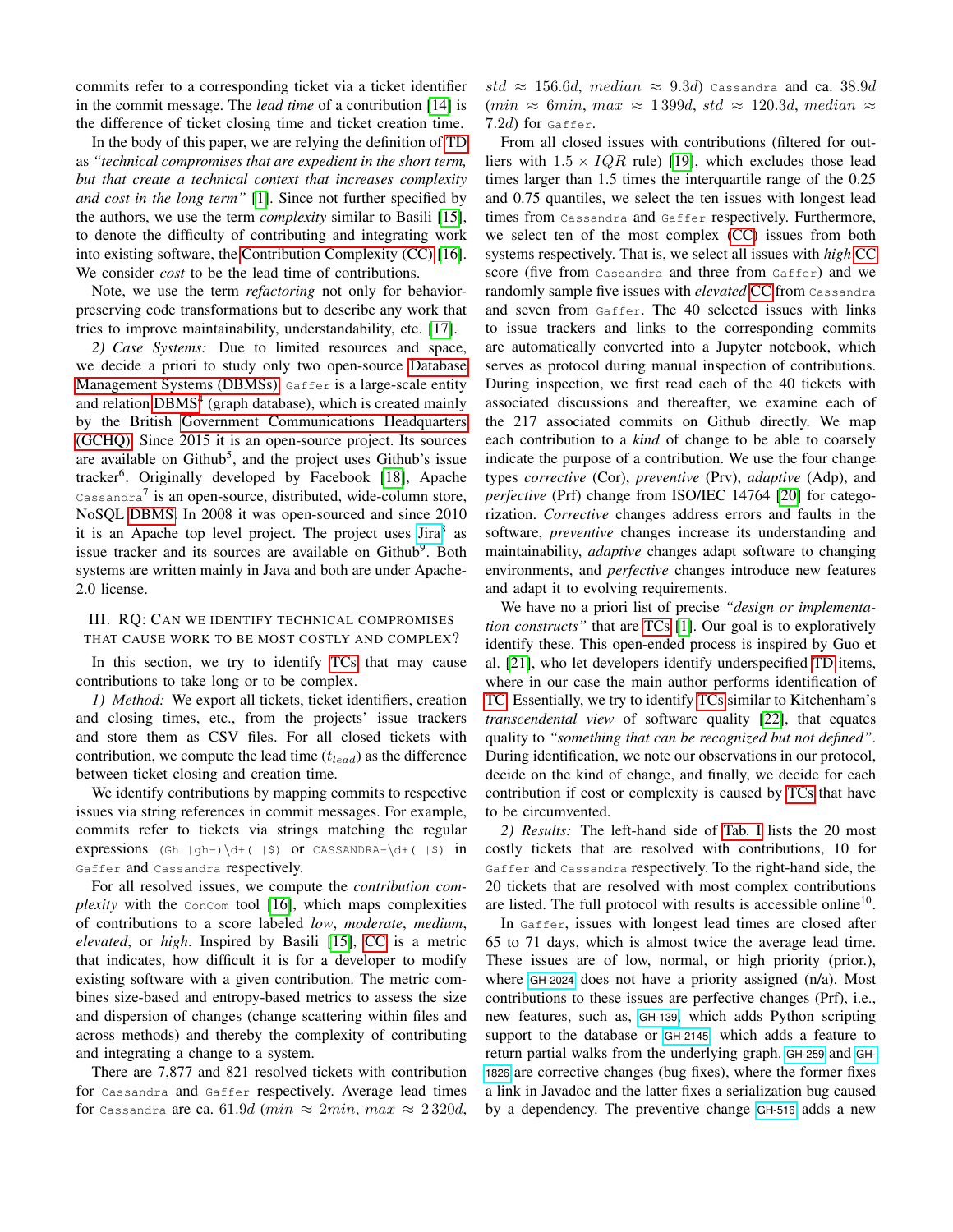<span id="page-2-0"></span>Table I THE 40 MOST COSTLY AND MOST COMPLEX CONTRIBUTIONS WITH MANUALLY IDENTIFIED KIND OF CHANGE AND [TECHNICAL COMPROMISES](#page-0-1) [\(TC](#page-0-1)S).

|             | Most costly $(t_{lead})$ |            |                                    |  |  |                                                                                                        |  |  |                                    |  |  |                         | Most complex (Contribution Complexity (CC)) |               |                        |      |  |                                        |                |  |                           |                                      |    |  |
|-------------|--------------------------|------------|------------------------------------|--|--|--------------------------------------------------------------------------------------------------------|--|--|------------------------------------|--|--|-------------------------|---------------------------------------------|---------------|------------------------|------|--|----------------------------------------|----------------|--|---------------------------|--------------------------------------|----|--|
|             | Gaffer                   |            |                                    |  |  | Cassandra                                                                                              |  |  |                                    |  |  | Gaffer                  |                                             |               |                        |      |  | Cassandra                              |                |  |                           |                                      |    |  |
| Issue       |                          |            | $t_{lead}$ CC prior. kind TC Issue |  |  |                                                                                                        |  |  | $t_{lead}$ CC prior. kind TC Issue |  |  |                         |                                             |               | $t_{lead}$ CC prior.   | kind |  | TC Issue                               |                |  | $t_{lead}$ CC prior. kind |                                      | TС |  |
| GH-2145 71d |                          | low        |                                    |  |  | high Prf $\times$ CAS-2691 113d low norm. Prf $\times$ GH-1884 14d high n/a Cor/Prf $\times$ CAS-15066 |  |  |                                    |  |  |                         |                                             |               |                        |      |  |                                        |                |  | 79d high high Prf         |                                      | х  |  |
| GH-1099 70d |                          |            |                                    |  |  | elev. norm. Prf $\times$ CAS-8290 113d low                                                             |  |  | $low$ Cor $\chi$                   |  |  | GH-776                  |                                             |               | 35d high norm. Prf     |      |  | $X$ CAS-13304 544d high urgent Prv/Prf |                |  |                           |                                      | х  |  |
| GH-139 70d  |                          |            |                                    |  |  | inter high Prf $\times$ CAS-13760 113d low low Prf $\times$                                            |  |  |                                    |  |  | GH-538                  |                                             |               | 302d high norm. Prf    |      |  | $X$ CAS-9705                           |                |  | 21d high norm. Prv        |                                      | х  |  |
| GH-516 69d  |                          | inter. low |                                    |  |  | Prv $\times$ CAS-10625 112d low                                                                        |  |  | $low$ Cor $\chi$                   |  |  | GH-375                  |                                             |               | 49d elev. high         | Cor  |  | $X$ CAS-9459                           |                |  | 91d high norm. Prv        |                                      | х  |  |
| GH-2024 69d |                          | inter. n/a |                                    |  |  | Prf $\times$ CAS-11464 112d low                                                                        |  |  |                                    |  |  | norm. Cor $\chi$ GH-720 |                                             |               | 4d elev high Prf       |      |  | $X$ CAS-8099                           |                |  | 322d high norm. Prv       |                                      |    |  |
| GH-234 68d  |                          |            | inter. high                        |  |  | Prf $\times$ CAS-5074 112d low low                                                                     |  |  |                                    |  |  | $Prf \times  GH-677 $   |                                             |               | 20d elev. norm. Prv    |      |  | $X$ CAS-11383                          |                |  | 6d elev. norm. Cor        |                                      | х  |  |
| GH-254 68d  |                          | inter. low |                                    |  |  | Prf $\times$ CAS-5695 112d inter. low Prf $\times$ GH-1564                                             |  |  |                                    |  |  |                         |                                             |               | 82d elev. critical Adp |      |  | $X$ CAS-14772                          |                |  |                           | 63d elev. norm. Cor/Prf/Prv $\times$ |    |  |
| GH-259 68d  |                          | low low    |                                    |  |  | Cor X CAS-13119 112d low urgent Cor X   GH-1099 22d elev. norm. Prf                                    |  |  |                                    |  |  |                         |                                             |               |                        |      |  | $X$ CAS-2412                           | 320d elev. low |  |                           | Adp                                  | х  |  |
| GH-306 67d  |                          |            |                                    |  |  | elev. norm. Prf $\bm{X}$ CAS-11127 112d inter. norm. Cor $\bm{X}$ GH-822                               |  |  |                                    |  |  |                         |                                             |               | 34d elev. norm. Prf    |      |  | $X$ CAS-5062                           |                |  | 5d elev. norm. Prf        |                                      |    |  |
| GH-1826 65d |                          |            |                                    |  |  | low high Cor $\times$ CAS-11152 112d low norm. Cor $\times$ GH-855                                     |  |  |                                    |  |  |                         |                                             | 92d elev. n/a |                        | Cor  |  | $X$ CAS-7920                           |                |  | 264d elev. norm. Prf      |                                      |    |  |

example to Gaffer's user guide. For Cassandra, most costly issues have lead times of 112/113 days, which is also almost twice the average lead time. These issues are mostly of low and normal priority, only [CAS-13119](https://issues.apache.org/jira/browse/CASSANDRA-13119) is of priority *urgent*. Most long lasting contributions to Cassandra are corrective changes, e.g., [CAS-8290](https://issues.apache.org/jira/browse/CASSANDRA-8290), which fixes failing system start due to erroneous log file handling, or [CAS-10625](https://issues.apache.org/jira/browse/CASSANDRA-10625), which fixes a bug that prevents large dates from being read from the database.

Remember, the most complex issues in [Tab. I,](#page-2-0) are not filtered for lead time outliers. Consequently, multiple lead times of the most complex contributions are bigger than those of the most costly issues. For both systems, there are contributions that implement more than a single change type, e.g., [GH-1884](https://github.com/gchq/Gaffer/issues/1884), [CAS-13304](https://issues.apache.org/jira/browse/CASSANDRA-13304), and [CAS-14772](https://issues.apache.org/jira/browse/CASSANDRA-14772) fix bugs, refactor, or implement new features in one contribution. Note, the issues with highest [CC](#page-0-1) in [Tab. I](#page-2-0) have a quite wide spread of lead times ranging from 14 to 302 days in Gaffer and from 21 to 544 days in Cassandra.

*3) Analysis:* Many of the contributions of long lasting issues are small. The many *low* and *intermediate* [CC](#page-0-1) scores indicate small and concise changes. For example, *a)* commit [6c5ea1](https://github.com/apache/cassandra/commit/6c5ea192c75072ba3f7369dfc23592d6ed0c319f) resolves [CAS-13119](https://issues.apache.org/jira/browse/CASSANDRA-13119) ( $t_{lead} \approx 112d$ ) by adding a single truth value as argument to a method call, which fixes a bug in a test. The issue is created on Jan.  $11<sup>th</sup>$  2017 together with a fix but it is first reviewed on May 3rd . *b)* Commit [4008e9](https://github.com/apache/cassandra/commit/4008e9bd3fd8b6fca2f3c9f935b9f5dfa97116ad) adds an extra parameter to a method call, which fixes inconsistent behavior between different versions of the database's query language ([CAS-11152](https://issues.apache.org/jira/browse/CASSANDRA-11152),  $t_{lead} \approx 112d$ ). The issue is created on Feb.  $10^{th}$  2016 together with a fix but it is first reviewed on May 31st . *c)* Commits [2f1d6c](https://github.com/gchq/Gaffer/commit/2f1d6c7254342af98c2919bd74d37b9944c41a6b) and [021df0](https://github.com/gchq/Gaffer/commit/021df085074b761f2b3539355ecfc4c237a54a76) remove a link in Javadoc to resolve [GH-259](https://github.com/gchq/Gaffer/issues/259) ( $t_{lead} \approx 68d$ ). The issue is created on Jun.  $10<sup>th</sup>$  2016, the first commits are from Aug. 16<sup>th</sup>, and a day later the issue is closed after review.

More complex contributions with long lead times follow similar distributions of work activity. For example, 27 commits add support for visibilities to Gaffer's Parquet store ([GH-](https://github.com/gchq/Gaffer/issues/1099)[1099](https://github.com/gchq/Gaffer/issues/1099), created on Jul.  $26<sup>th</sup>$  2017). It is a non-trivial feature, since the concept of *visibility* depends on the concept of *authorizations*, both of which have to be implemented with corresponding tests. The commit that introduces most of the new functionality ([2611e5](https://github.com/gchq/Gaffer/commit/2611e58485dc55f4efadb1c1750842b8306becb1)) is a refactoring that decouples two packages by moving code across them. Subsequently, the new feature evolves into its final form, mainly via code structure

reorganization ([f37ed3](https://github.com/gchq/Gaffer/commit/f37ed30d2a682c9c248b34bb23bf2fbab43ce50d), [2089f5](https://github.com/gchq/Gaffer/commit/2089f53e12bd9eef197c4b0504d28d4a7d3a8c74)), a rename refactoring ([ea3223](https://github.com/gchq/Gaffer/commit/ea32235cfb28b640c602fb90dc9aa9ed21fda9ab)), addition and modification of tests ([11c1a7](https://github.com/gchq/Gaffer/commit/11c1a7f692a11f294e1d437582c4f6c6d754567e), [36a682](https://github.com/gchq/Gaffer/commit/36a6821dfb35e85c5cc322801ed0d9b52bb8d0f4), [bc85d1](https://github.com/gchq/Gaffer/commit/bc85d1ddbec75f6c8b452d648ed4bbd020349ce6), [1fafec](https://github.com/gchq/Gaffer/commit/1fafec2e0358c622ec71a3687bafc6fb9abf2299)), etc. The first commit of the contribution is from Sep.  $4<sup>th</sup>$  2017, most development happens between Sep.  $6<sup>th</sup>$  to  $14<sup>th</sup>$ , and after review (Sep.  $19<sup>th</sup>$ ), the contribution is merged to the main branch and the ticket is closed on Oct. 4<sup>th</sup>.

For none of the issues with longest lead times, we can identify [TCs](#page-0-1) as a cause. Long lead times appear to be caused mainly by the way work is organized and coordinated, see the long periods of inactivity illustrated above.

Two of the most complex contributions are, e.g., [CAS-8099](https://issues.apache.org/jira/browse/CASSANDRA-8099) and [GH-538](https://github.com/gchq/Gaffer/issues/538). All the complex contributions [\(Tab. I](#page-2-0) to the right) that we examine, follow a similar pattern: A bigger change that addresses the core of the issue is accompanied by many smaller changes that integrate the solution into its environment or that evolve it into a final state. Due to constrained space, we illustrate this only for [GH-538](https://github.com/gchq/Gaffer/issues/538) and [CAS-8099](https://issues.apache.org/jira/browse/CASSANDRA-8099).

Ticket [GH-538](https://github.com/gchq/Gaffer/issues/538) requires implementation of a second –more RESTful– web-API besides the current one. The contribution that resolves the issue consists of 32 commits, which introduce the new feature and refactor the previous API accordingly. The first commit ([d025bb](https://github.com/gchq/Gaffer/commit/d025bb3b82fd73ecc9b1bfb0fb7278446f150dfd)) introduces a major share of the code of the new API, where much seems to be generated by the API development tool Swagger. The initial commit is followed by many smaller changes, which add and adapt tests (e.g., [57f987](https://github.com/gchq/Gaffer/commit/57f987d1140ccf7b609d2763cafdafbce627868c), [02e127](https://github.com/gchq/Gaffer/commit/02e127a56f974e7820a6a010c203e12b276696f4)), adapt code styling ([5c31a1](https://github.com/gchq/Gaffer/commit/5c31a186f4108098282d3de197ef09a6c3742761)), adapt configuration files ([d06236](https://github.com/gchq/Gaffer/commit/d062367ea2ab3c9ed2bacd0d352cf17a7847d656), [9794e6](https://github.com/gchq/Gaffer/commit/9794e6bf9dc29daa6f685f119a9c24494fb519e2)), rename methods and classes and adjust imports ([cf25a2](https://github.com/gchq/Gaffer/commit/cf25a2c8a8f0c0486a85339551cc488b0bb9d24f), [9fc35d](https://github.com/gchq/Gaffer/commit/9fc35d867412fe9a148c82d2a5a741f10cb84d40), [13e5b2](https://github.com/gchq/Gaffer/commit/13e5b2cc3d210f44b48e2b624a520eb84f077881)), remove unnecessary code ([418a73](https://github.com/gchq/Gaffer/commit/418a7314ee99ba9fe5ee80a9281e6d8934b2beef)), add new examples ([07d883](https://github.com/gchq/Gaffer/commit/07d883d2522c0b023c75983fd1035b502468c9b1)), integrate results from code reviews ([01884a](https://github.com/gchq/Gaffer/commit/01884a80e4916f8c08f5b546a95f27a8d6c2b060), [9f9c66](https://github.com/gchq/Gaffer/commit/9f9c663eada406bd85e24aa0e9138c8d405344f7)), or clean up code (e.g., [73bd96](https://github.com/gchq/Gaffer/commit/73bd9630aa5e92ace4bf293f61ef7ad72eb4a1b9), [2e4546](https://github.com/gchq/Gaffer/commit/2e45463d1a1a3f9f7dcfa53612a3ee1c64cb3dea)).

The work in this contribution is not complex due to a [TC](#page-0-1) in the original web-API. It is complex due to the size of the new API and that it has to be integrated and harmonized with the existing solution. Alone the many tests for the new API and those that have to be adapted to accommodate two versions of an API render the contribution complex.

A large scale refactoring of Cassandra's storage engine ([CAS-8099](https://issues.apache.org/jira/browse/CASSANDRA-8099), created Oct.  $10^{th}$  2014, resolved Aug.  $28^{th}$  2015) is realized by one of the most complex contributions ([a991b6](https://github.com/apache/cassandra/commit/a991b64811f4d6adb6c7b31c0df52288eb06cf19)). The author explains in a guide to the refactoring ([832459](https://github.com/apache/cassandra/commit/a991b64811f4d6adb6c7b31c0df52288eb06cf19#diff-832459e86261a9937b61cdcb769930cfbfdf1994387a46c2afec97b060a459bb)) and in a blog post<sup>11</sup> that the original storage engine was processing tables as maps of ordered maps of binary data (illustrated as Map<br/>byte[], SortedMap<br/>byte[], Cell>>), where the byte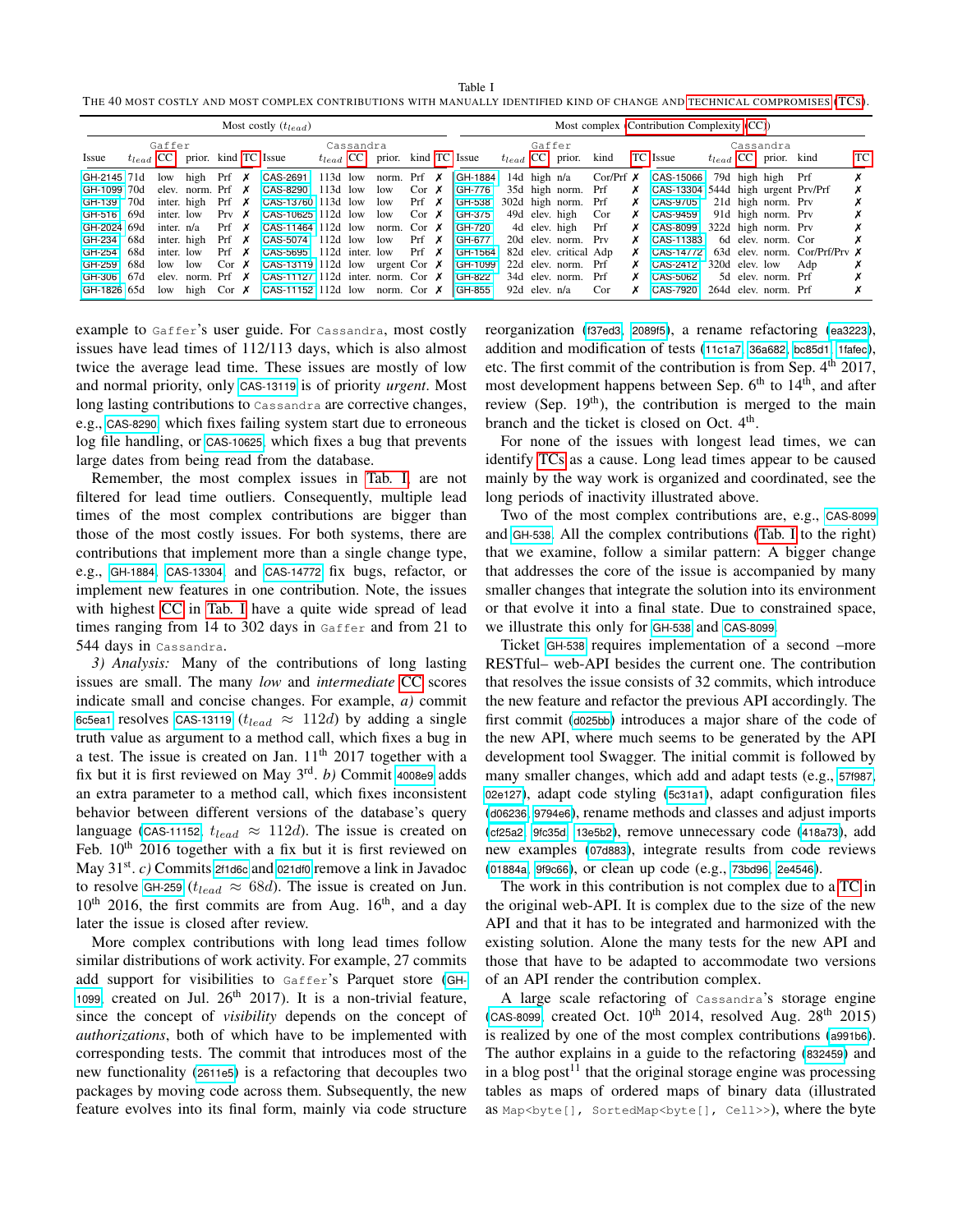array contains partition keys and a Cell contains binary data and a timestamp for conflict resolution. He describes, that the original design was chosen due to its simplicity and since it *"was an almost direct match for the original API of Cassandra"*. After the implementation of the [Cassandra Query](#page-0-1) [Language \(CQL\)](#page-0-1) ([CAS-1703](https://issues.apache.org/jira/browse/CASSANDRA-1703) in version 0.8.0-beta1), developers realize that storage engine and [CQL](#page-0-1) operate on different abstractions and therefore, the original version of the storage engine cannot effectively handle all expressible queries. Consequently, developers decide to refactor the storage engine to process maps of ordered maps of Clusterings and Rows (Map<byte[], SortedMap<Clustering, Row>>), where Rows aggregate more data than the previous *Cell*s and Clusterings aggregate more than the previous partition keys. The contribution that implements this refactoring is so complex, since the corresponding new abstractions (classes) have to be im-plemented (e.g., Clustering.java [66ce38](https://github.com/apache/cassandra/commit/a991b64811f4d6adb6c7b31c0df52288eb06cf19#diff-66ce38fe8a846aa51776993fa4a0fcdfad00736e5b69f3debde21557a25726cb) OT Row.java [0ee9db](https://github.com/apache/cassandra/commit/a991b64811f4d6adb6c7b31c0df52288eb06cf19#diff-0ee9db2765ff2308fc5ed8eab7dd50005ad648f914abdbe5ae40b3e3c6aeb694)) together with multiple other new super- and subclasses. The new abstractions have to be integrated into code that refers to previous abstractions (e.g., [ea9ab6](https://github.com/apache/cassandra/commit/a991b64811f4d6adb6c7b31c0df52288eb06cf19#diff-ea9ab63e16b21c20f447a2e84fbeb0bc7c392be26fcca3277b39ce20a18b1532) or [07a665](https://github.com/apache/cassandra/commit/a991b64811f4d6adb6c7b31c0df52288eb06cf19#diff-07a665db0768ace8b885533d0aa3b3747479d4215ce2ad556e0cd232ddbc34cf)), the storage format has to be refactored (e.g., [f53baa](https://github.com/apache/cassandra/commit/a991b64811f4d6adb6c7b31c0df52288eb06cf19#diff-f53baae30fe1ab8d1cfad7e590b731bde8b8fa7d68ba3e821f42b41056e91dd3), [c6a66e](https://github.com/apache/cassandra/commit/a991b64811f4d6adb6c7b31c0df52288eb06cf19#diff-c6a66e3512b2327f9e8ac88667d7562bc8a88e143140d1781680c465c3a615b9), or [24deb6](https://github.com/apache/cassandra/commit/a991b64811f4d6adb6c7b31c0df52288eb06cf19#diff-24deb68e28a41ffdaa2d568946a5e116af3d5e338308046f81fafaea6dea0d36)), and in total 185 tests have to be removed (e.g., [e4101c](https://github.com/apache/cassandra/commit/a991b64811f4d6adb6c7b31c0df52288eb06cf19#diff-e4101c6e588cf362bddb3dbefcd94d144718817eacd1629ebcafecc8a608a9a0)), adapted (e.g., [323a7f](https://github.com/apache/cassandra/commit/a991b64811f4d6adb6c7b31c0df52288eb06cf19#diff-323a7f9c40bfb8e3702a0825b87b29994e2f64e5a74381ff98f4ffcd48e766f4)), or added (e.g., [154080](https://github.com/apache/cassandra/commit/a991b64811f4d6adb6c7b31c0df52288eb06cf19#diff-15408000f294f7e5b707cfda2ad84d3aea0d312ba2dc08df3fd2210958647177)).

The original version of the storage engine is not a [TC.](#page-0-1) Originally, it implemented the most apt representation of a solution. First a later change (introduction of [CQL\)](#page-0-1), revealed a more appropriate new representation, which developers implement with the refactoring. For none of the most complex issues, we can identify [TCs](#page-0-1) causing them. Instead, we observe that complexity is caused by the size of solutions in combination with required work for evolution or integration and respective tests.

*4) Threats to Validity:* We are no experts in either of the two systems. However, we believe that the main author who performed the manual inspection of contributions is sufficiently experienced to identify [TCs.](#page-0-1) On top of eight years computer science education and more than five years teaching in programming and software engineering, he has more than five years of experience as professional software developer.

We examine only a tiny sample of 40 issues. A larger sample size might have yielded contributions containing [TCs.](#page-0-1) Furthermore, the set of selected contributions depends on the ability of the two metrics lead time and [CC](#page-0-1) score to accurately represent cost and complexity. However, the project's issue trackers do not provide more precise time information and we are not aware of an alternative to ConCom to automatically determine the complexity of contributions.

Filtering lead times for outliers before examining costly contributions may hinder identification of [TCs.](#page-0-1) However, we decide a priori that we do not want to manually examine abandoned or low importance contributions, which cause extreme lead times [\[23\]](#page-4-21). If long lead times are caused by high complexity, then we identify such issues via [CC](#page-0-1) scores as illustrated in [Tab. I.](#page-2-0)

The risk of "overlooking" potential [TCs](#page-0-1) or searching in the wrong place can be minimized by extending the set of cases, the amount of studied contributions, and the amount of investigators inspecting them. We plan that as future work.

Open-source systems are less-likely subject to tight schedules, which may cause [TD,](#page-0-1) compared to proprietary software. Our case systems that are developed by a public agency or originally by a large company presumably resemble proprietary software in that regard.

## IV. RELATED WORK

Previous work on [TD](#page-0-1) identification relies on the assumption that small code patterns (code smells) that can be detected via static code analysis have detrimental effects on maintainability. For example, a study of 745 systems with CAST AIP (and its 1,200 static analysis rules) [\[24\]](#page-4-22), an analysis of Hadoop with FindBugs, codevizard, etc. [\[25\]](#page-4-23) or a study of 66 open-source Java systems with SonarQube [\[26\]](#page-4-24) all identify the number of certain code patterns and equate these to [TD.](#page-0-1) Similarly, Tufano et al. [\[27\]](#page-4-25) associate code smells to [TD](#page-0-1) when showing that these are usually introduced on artifact creation and remain in them. However, it is unclear if code patterns that are identifiable by static analysis rules increase development cost and complexity over time. For example, Abbes et al. [\[28\]](#page-4-26) show that first the combination of two object-oriented anti-patterns increase cost of maintenance whereas Sjøberg et al. [\[29\]](#page-4-27) demonstrate a limited effect of code smells on increased maintenance effort. Therefore, we decide in this study to investigate the reverse, i.e., can [TD](#page-0-1) be identified in most costly and complex contributions.

Recent work on self-admitted [TD](#page-0-1) aims to identify [TCs](#page-0-1) via matching text patterns in source code that hint at suboptimal solutions [\[30\]](#page-4-28) or via correspondingly labeled tickets in issue trackers [\[31\]](#page-4-29). Xavier et al. [\[31\]](#page-4-29) find, that design and architecture related refactorings are the main [TD](#page-0-1) issues in issue trackers. That corresponds to our finding of large refactorings, i.e., resolution of Ur[-TD](#page-0-1) [\[2\]](#page-4-1), amongst the most complex contributions.

Researchers devise [TD](#page-0-1) into various sub-forms, e.g., design debt, architecture debt, etc. [\[9\]](#page-4-8). However, it remains unclear what precisely constitutes these forms of debt and to which degree they are responsible for increased cost and complexity.

## V. CONCLUSIONS & FUTURE WORK

<span id="page-3-0"></span>In this paper, we search for [TD](#page-0-1) by identifying *["technical](#page-0-1) [compromises](#page-0-1) [\(TCs\)](#page-0-1) that are expedient in the short term, but that create a technical context that increases complexity and cost in the long term"* [\[1\]](#page-4-0). We manually inspect 40 of the most complex and costly contributions with associated 217 commits from Cassandra and Gaffer to identify [TCs.](#page-0-1)

We find that high lead times are caused mainly by organization and coordination of work and that high complexity is caused by the size and non-triviality of applied changes that require thorough testing and integration. Concerning our research question: in the studied contributions, we cannot identify any [TCs,](#page-0-1) i.e., *"design or implementation constructs"* [\[1\]](#page-4-0), that can explain their high cost and complexity.